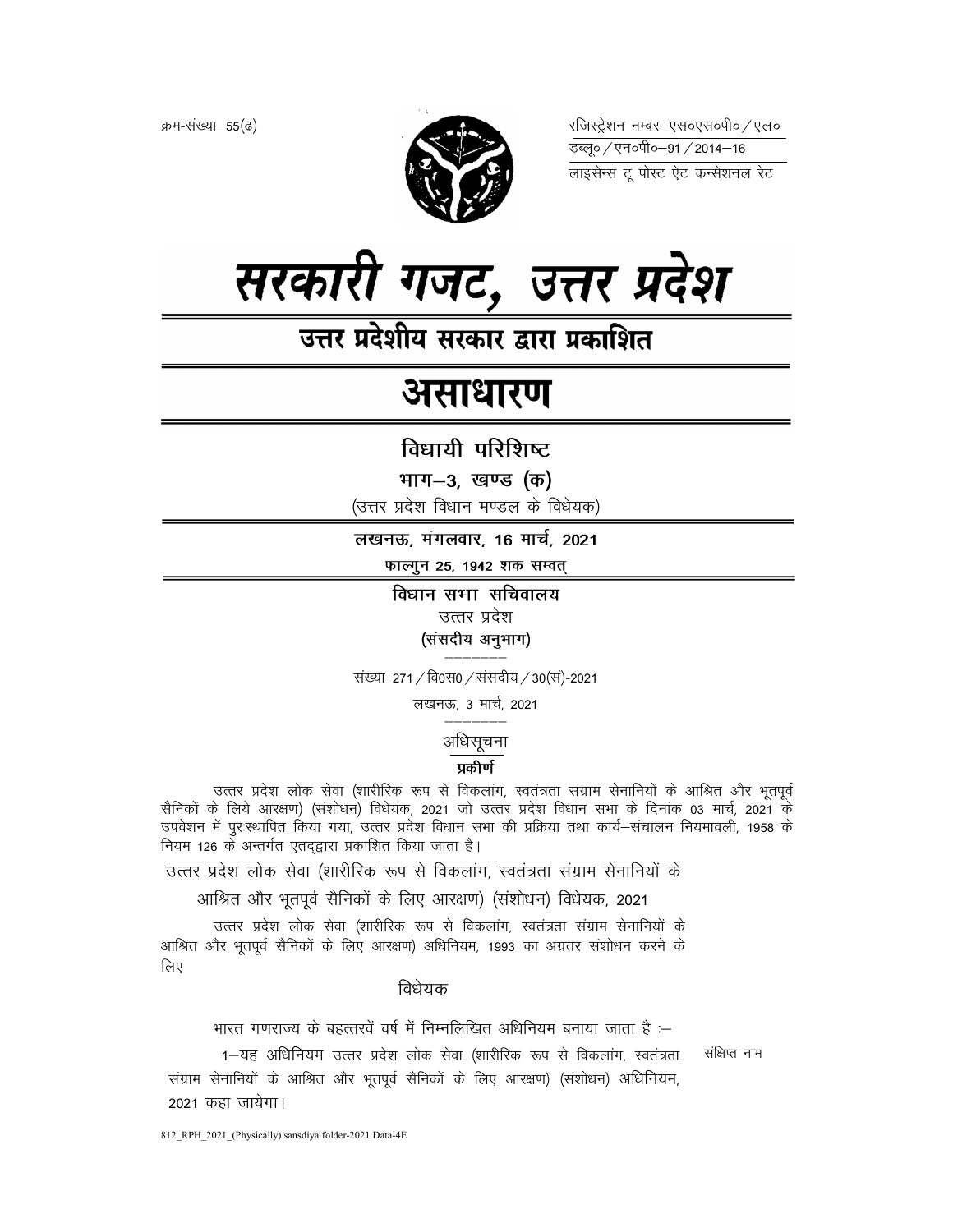2-उत्तर प्रदेश लोक सेवा (शारीरिक रूप से विकलांग, स्वतंत्रता संग्राम सेनानियों उत्तर प्रदेश अधिनियम संख्या 4 सन् 1993 की के आश्रित और भूतपूर्व सैनिकों के लिए आरक्षण) अधिनियम, 1993 की धारा 3 में, उपधारा धारा 3 का संशोधन (1) में, खण्ड (एक-क) के स्थान पर निम्नलिखित खण्ड रख दिया जायेगा, अर्थत :-

> (एक–क) समूह 'क' के पदों से भिन्न लोक सेवाओं और पदों में ऐसे दिनांक को और से, जब उत्तर प्रदेश लोक सेवा (शारीरिक रूप से विकलांग, स्वतंत्रता संग्राम सेनानियों के आश्रित और भूतपूर्व सैनिकों के लिए आरक्षण) (संशोधन) अधिनियम 2021 गजट में प्रकाशित किया जाय, रिक्तियों का पाँच प्रतिशत भूतपूर्व सैनिकों के लिए।

# उददेश्य और कारण

शारीरिक रूप से विकलांग, स्वतंत्रता संग्राम सेनानियों के आश्रितों और भूतपूर्व सैनिकों के पक्ष में पदों के आरक्षण का उपबन्ध करने के लिये उत्तर प्रदेश लोक सेवा (शारीरिक रूप से विकलांग, स्वतंत्रता संग्राम सेनानियों के आश्रित और भूतपूर्व सैनिकों के लिए आरक्षण) अधिनियम, 1983 अधिनियमित किया गया है। पूर्वोक्त अधिनियम, उत्तर प्रदेश लोक सेवा (शारीरिक रूप से विकलांग, स्वतंत्रता संग्राम सेनानियों के आश्रित और भूतपूर्व सैनिकों के लिए आरक्षण) (संशोधन) अधिनियम, 1999, जिसके माध्यम से समूह "क" एवं समूह "ख" के पदों से भिन्न पदों पर भूतपूर्व सैनिकों के लिए पाँच प्रतिशत आरक्षण की अनुज्ञा प्रदान की गयी है. द्वारा संशोधित किया गया था।

राज्य की अधीनस्थ लोक सेवाओं और तत़सम्बंधी पदों पर भूतपूर्व सैनिकों को प्रतिनिधित्व प्रदान किये जाने की दृष्टि से उन्हें समूह "ख" के पदों पर भी पांच प्रतिशत आरक्षण प्रदान किये जाने का विनिश्चय किया गया है।

तदनुसार, उत्तर प्रदेश लोक सेवा (शारीरिक रूप से विकलांग, स्वतंत्रता संग्राम सेनानियों के आश्रित और भूतपूर्व सैनिकों के लिए आरक्षण) विधेयक, 2021 पुरःस्थापित किया जाता है।

योगी आदित्यनाथ.

मुख्य मंत्री।

उत्तर प्रदेश लोक सेवा (शारीरिक रूप से विकलांग, स्वतंत्रता संग्राम सेनानियों के आश्रित और भूतपूर्व सैनिकों के लिए आरक्षण) (संशोधन) विधेयक, 2021 द्वारा संशोधित की जाने वाली मूल अधिनियम की संगत धारा का उद्धरण।

उत्तर प्रदेश लोक सेवा (शारीरिक रूप से विकलांग, स्वतंत्रता संग्राम सेनानियों के आश्रित और भूतपूर्व सैनिकों के लिए आरक्षण) अधिनियम, 1993

धारा

3(1) (एक-क) समूह 'क' के पदों या समूह 'ख' के पदों से भिन्न लोक सेवाओं और पदों में 21 मई, 1999 को और से रिक्तियों का दो प्रतिशत, और ऐसे दिनांक को और से जब उत्तर प्रदेश लोक सेवा (शारीरिक रूप से विकलांग, स्वतंत्रता संग्राम सेनानियों के आश्रित और भूतपूर्व सैनिकों के लिए आरक्षण) (संशोधन) अधिनियम, 1999 गजट में प्रकाशित किया जाय, रिक्तियों का पांच प्रतिशत भूतपूर्व सैनिकों के लिए।"

> आज्ञा से, प्रदीप कुमार दुबे, प्रमुख सचिव।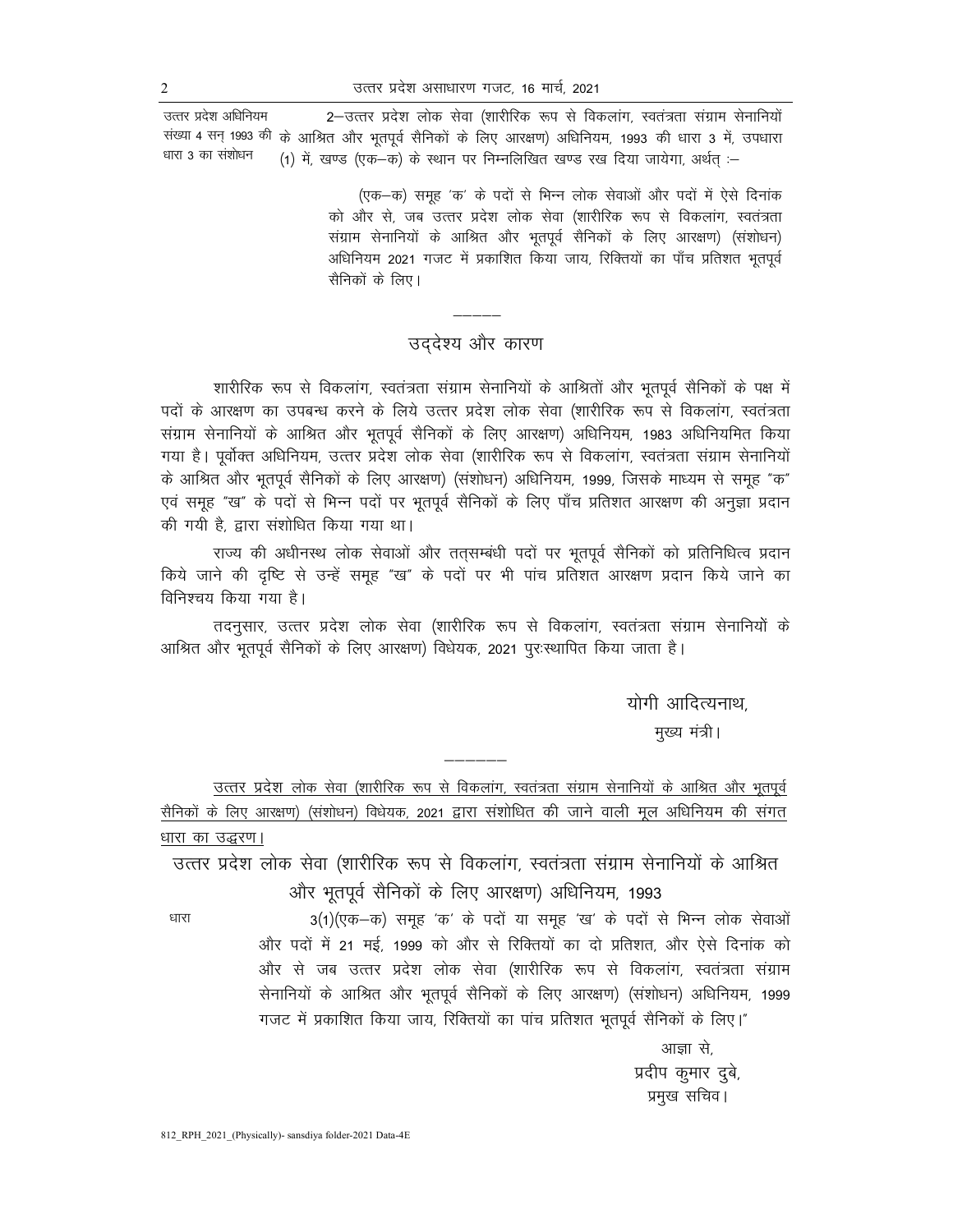## UTTAR PRADESH SARKAR

SANSADIYA KARYA ANUBHAG-1 ———

No. 225/XC-S-1–21-22 S-2021 Dated Lucknow, March 16, 2021

#### ——— **NOTIFICATION**

#### **MISCELLENEOUS**

IN pursuance of the provisions of clause (3) of Article 348 of the Constitution, the Governor is pleased to order the publication of the following English translation of the "Uttar Pradesh Lok Seva (Shaaririk Roop se Viklaang, Swatantrata Sangraam Senaniyon ke Aashrit Aur Bootpoorva Sainikon Ke Liye Aarakshan) (Sanshodhan) Vidheyak, 2021" introduced in the Uttar Pradesh Legislative Assembly on March 03, 2021.

#### THE UTTAR PRADESH PUBLIC SERVICES (RESERVATION FOR PHYSICALLY HANDICAPPED, DEPENDENTS OF FREEDOM FIGHTERS AND EX-SERVICEMEN)(AMENDMENT) BILL, 2021

## A

#### BILL

further to The Uttar Pradesh Public Services (Reservation For Physically Handicapped, Dependents of Freedom Fighters And Ex-Servicemen)Act, 1993.

IT IS HEREBY enacted in the Seventy second year of the Republic of India as follows:-

1. This Act may be called the Uttar Pradesh Public Services (Reservation For Physically Handicapped, Dependents of Freedom Fighters And Ex-Servicemen) (Amendment) Act, 2021. Short title

2. In section 3 of the Uttar Pradesh Public Services (Reservation For Physically Handicapped, Dependents of Freedom Fighters And Ex-Servicemen)Act, 1993 in sub-section (1) for the existing clause (i-a), the following clause shall be substituted, namely:-

 (i-a) in public services and posts other than Group 'A' posts, on and from the date on which the Uttar Pradesh Public Services (Reservation For Physically Handicapped, Dependents of Freedom Fighters And Ex-Servicemen) (Amendment) Act, 2021 is published in the Gazette, five percent of vacancies for Ex-Servicemen.

#### Amendment of section 3 of U.P. Act no. 4 of 1993

#### STATEMENT OF OBJECTS AND REASONS

&&&&&&

The Uttar Pradesh Public Services (Reservation For Physically Handicapped, Dependents of Freedom Fighters And Ex-Servicemen)Act, 1993 has been enacted to provide for reservation of posts in favour of Physically Handicapped, Dependents of Freedom Fighters And Ex-Servicemen. The aforesaid Act was amended vide the Uttar Pradesh Public Services (Reservation For Physically Handicapped, Dependents of Freedom Fighters And Ex-Servicemen) (Amendment) Act, 1999 whereby five percent reservation of ex-servicemen is permitted on posts other than Group "A" and group "B" posts.